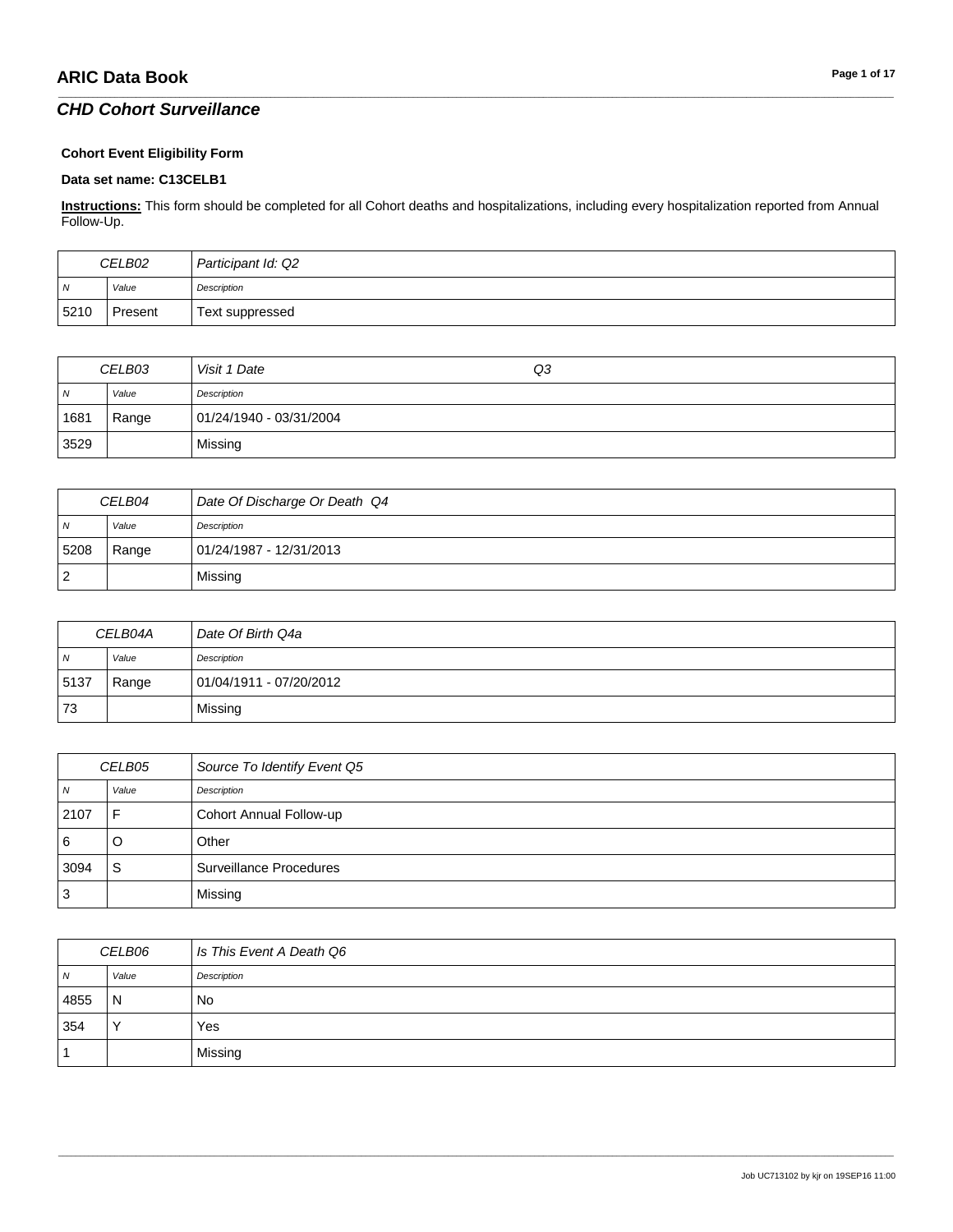| CELB07         |       | Is Event Ohd/Death Which Hospitilization Info Can't Be Located Q7 |
|----------------|-------|-------------------------------------------------------------------|
| $\overline{N}$ | Value | Description                                                       |
| 183            | N     | No.                                                               |
| 172            |       | Yes                                                               |
| 4855           |       | Missing                                                           |

\_\_\_\_\_\_\_\_\_\_\_\_\_\_\_\_\_\_\_\_\_\_\_\_\_\_\_\_\_\_\_\_\_\_\_\_\_\_\_\_\_\_\_\_\_\_\_\_\_\_\_\_\_\_\_\_\_\_\_\_\_\_\_\_\_\_\_\_\_\_\_\_\_\_\_\_\_\_\_\_\_\_\_\_\_\_\_\_\_\_\_\_\_\_\_\_\_\_\_\_\_\_\_\_\_\_\_\_\_\_\_\_\_\_\_\_\_\_\_\_\_\_\_\_\_\_\_\_\_\_\_\_\_\_\_\_\_\_\_\_\_\_\_\_\_\_\_\_\_\_\_\_\_\_\_\_\_\_\_\_\_\_\_\_\_\_\_\_\_\_\_\_\_\_\_\_\_\_\_\_\_\_\_\_\_\_\_\_\_\_\_\_\_

| <i>CELB08A</i> |         | <b>Hospital Code Number</b> | Q8a |
|----------------|---------|-----------------------------|-----|
| N              | Value   | Description                 |     |
| 4965           | Present | Text suppressed             |     |
| 245            |         | Missing                     |     |

| CELB08A1 |         | If Code 96-99, Specify: hospital Name Q8a1 |
|----------|---------|--------------------------------------------|
| N        | Value   | Description                                |
| ۱5       | Present | Text suppressed                            |
| 5205     |         | Missing                                    |

| <i>CELB08A2</i> |         | If Code 96-99, Specify: city And State Q8a2 |
|-----------------|---------|---------------------------------------------|
| $\overline{N}$  | Value   | Description                                 |
| -5              | Present | Text suppressed                             |
| 5205            |         | Missing                                     |

| CELB08A3 |       | Permission Granted To Access Medical Record Q8a3 |
|----------|-------|--------------------------------------------------|
| N        | Value | Description                                      |
| 494      |       | Yes                                              |
| 4716     |       | Missing                                          |

| CELB08B        |              | Can Information On This Hospitalization Be Located Q8b |
|----------------|--------------|--------------------------------------------------------|
| N <sub>N</sub> | Value        | Description                                            |
| 5028           | $\checkmark$ | Yes                                                    |
| 182            |              | Missing                                                |

| <i>CELB08C</i> |       | Is This Hosp Stay Less Than 24 Hours? Q8c |
|----------------|-------|-------------------------------------------|
| $\overline{N}$ | Value | Description                               |
| 479            | N     | No                                        |
| 4731           |       | Missing                                   |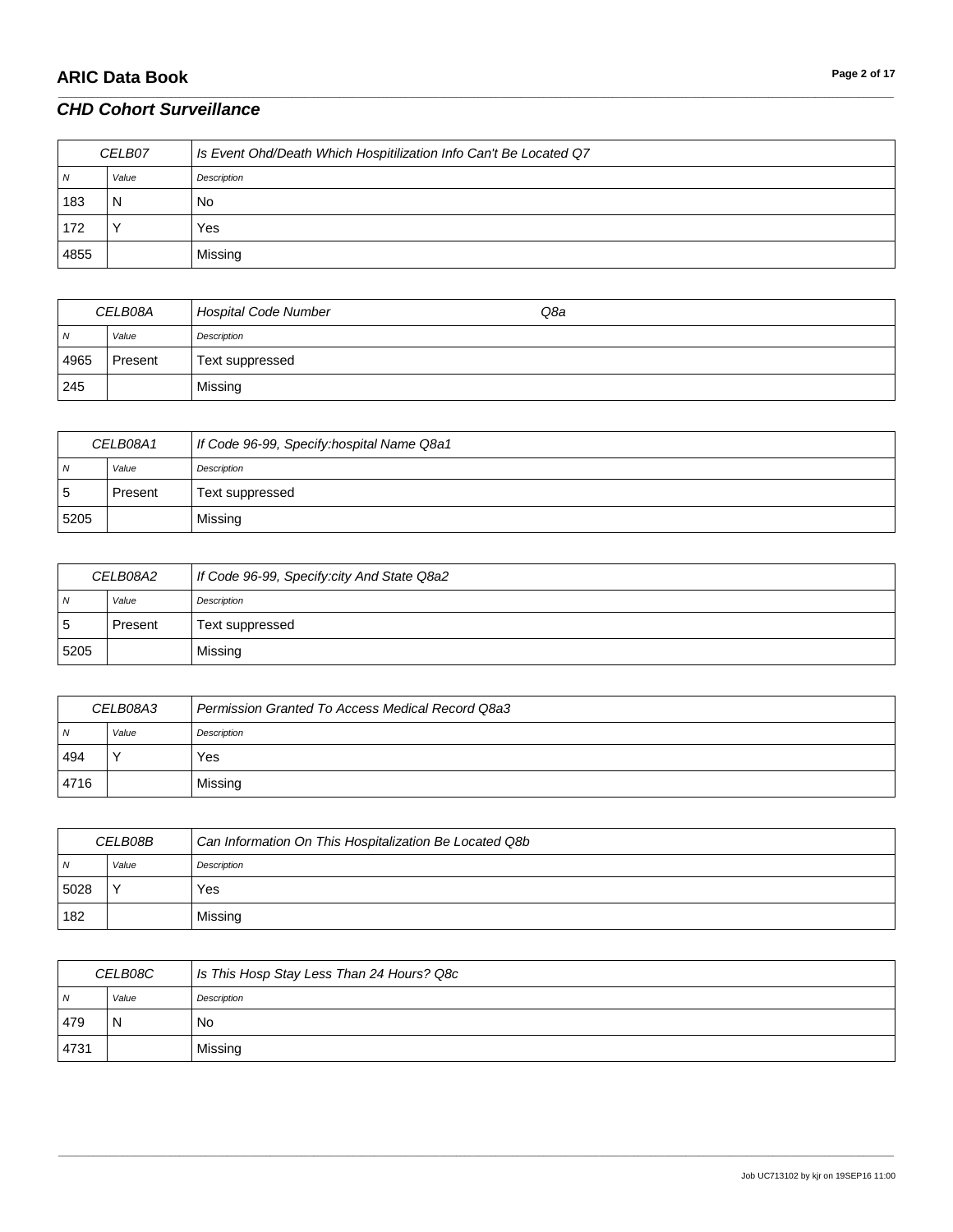# **ARIC Data Book Page 3 of 17**

### *CHD Cohort Surveillance*

| CELB08D        |       | Was Coronary Revasc Performed? Q8d |
|----------------|-------|------------------------------------|
| $\overline{N}$ | Value | Description                        |
| 5210           |       | Missing                            |

\_\_\_\_\_\_\_\_\_\_\_\_\_\_\_\_\_\_\_\_\_\_\_\_\_\_\_\_\_\_\_\_\_\_\_\_\_\_\_\_\_\_\_\_\_\_\_\_\_\_\_\_\_\_\_\_\_\_\_\_\_\_\_\_\_\_\_\_\_\_\_\_\_\_\_\_\_\_\_\_\_\_\_\_\_\_\_\_\_\_\_\_\_\_\_\_\_\_\_\_\_\_\_\_\_\_\_\_\_\_\_\_\_\_\_\_\_\_\_\_\_\_\_\_\_\_\_\_\_\_\_\_\_\_\_\_\_\_\_\_\_\_\_\_\_\_\_\_\_\_\_\_\_\_\_\_\_\_\_\_\_\_\_\_\_\_\_\_\_\_\_\_\_\_\_\_\_\_\_\_\_\_\_\_\_\_\_\_\_\_\_\_\_

| CELB09A |       | How Has Need Abstr Estblshd For Cdx Hsptlztn Hi,fs, othr Q9a |
|---------|-------|--------------------------------------------------------------|
| N       | Value | Description                                                  |
| 166     |       | Face Sheet                                                   |
| 4777    |       | Hospital Index                                               |
| 22      | O     | Other                                                        |
| 245     |       | Missing                                                      |

| CELB10A |         | Hospital Discharge Dx Or Procedure Codes Q10a |
|---------|---------|-----------------------------------------------|
| N       | Value   | Description                                   |
| 5037    | Present | Text suppressed                               |
| 173     |         | Missing                                       |

| CELB <sub>10A1</sub> |         | Hospital Discharge Dx Or Procedure Codes Q10a1 |
|----------------------|---------|------------------------------------------------|
| N                    | Value   | Description                                    |
| 4                    | Present | Text suppressed                                |
| 5206                 |         | Missing                                        |

| CELB10A2       |           | Hospital Discharge Dx Or Procedure Codes Q10a2 |
|----------------|-----------|------------------------------------------------|
| $\overline{N}$ | Value     | Description                                    |
|                | l Present | Text suppressed                                |
| 5209           |           | Missing                                        |

| CELB <sub>10</sub> A <sub>3</sub> |       | Hospital Discharge Dx Or Procedure Codes Q10a3 |
|-----------------------------------|-------|------------------------------------------------|
| N                                 | Value | Description                                    |
| 5210                              |       | Missing                                        |

| CELB10B        |         | Hospital Discharge Dx Or Procedure Codes Q10b |
|----------------|---------|-----------------------------------------------|
| $\overline{N}$ | Value   | Description                                   |
| 4968           | Present | Text suppressed                               |
| 242            |         | Missing                                       |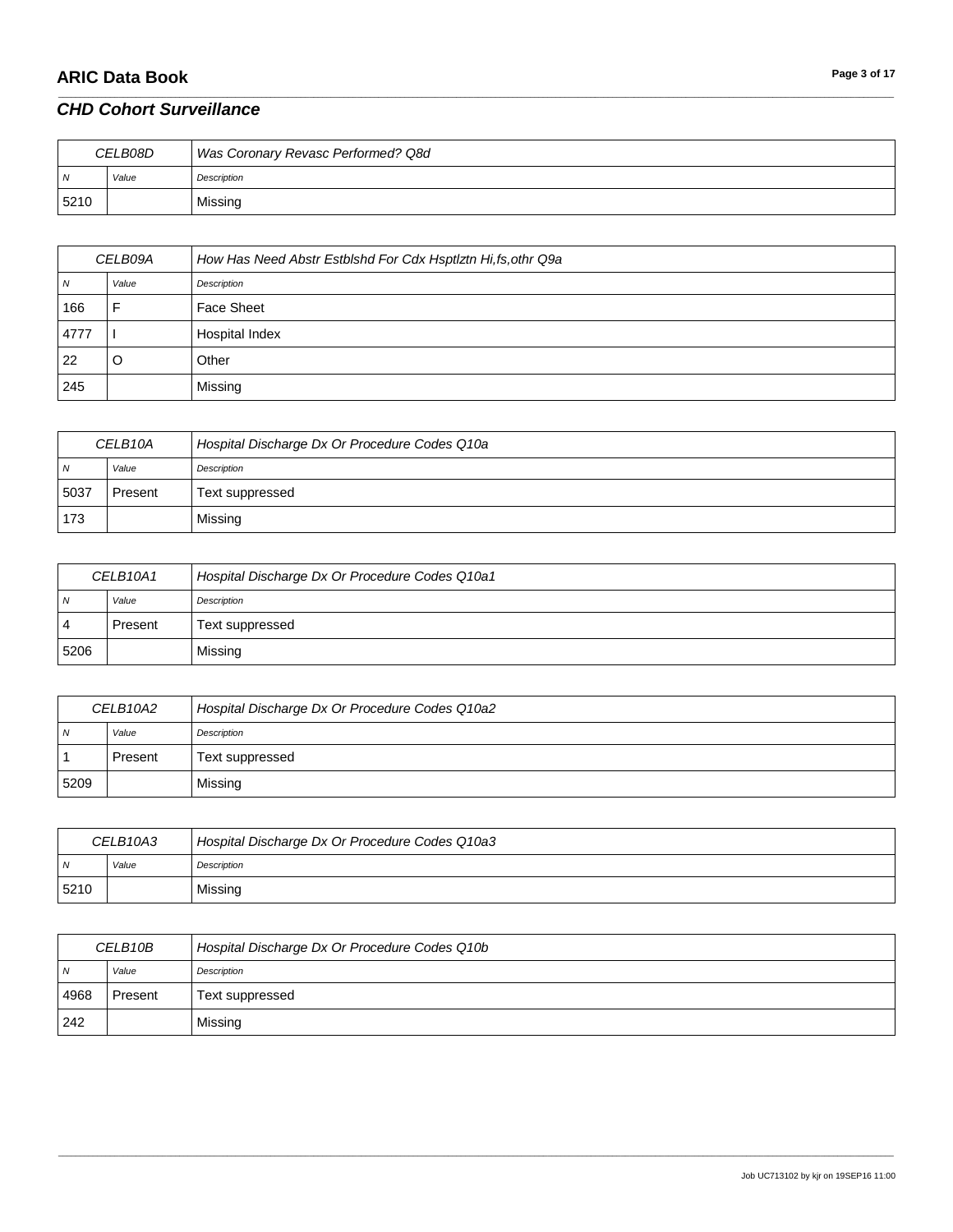# **ARIC Data Book Page 4 of 17**

### *CHD Cohort Surveillance*

| CELB10B1 |         | Hospital Discharge Dx Or Procedure Codes Q10b1 |
|----------|---------|------------------------------------------------|
| N        | Value   | Description                                    |
| -3       | Present | Text suppressed                                |
| 5207     |         | Missing                                        |

\_\_\_\_\_\_\_\_\_\_\_\_\_\_\_\_\_\_\_\_\_\_\_\_\_\_\_\_\_\_\_\_\_\_\_\_\_\_\_\_\_\_\_\_\_\_\_\_\_\_\_\_\_\_\_\_\_\_\_\_\_\_\_\_\_\_\_\_\_\_\_\_\_\_\_\_\_\_\_\_\_\_\_\_\_\_\_\_\_\_\_\_\_\_\_\_\_\_\_\_\_\_\_\_\_\_\_\_\_\_\_\_\_\_\_\_\_\_\_\_\_\_\_\_\_\_\_\_\_\_\_\_\_\_\_\_\_\_\_\_\_\_\_\_\_\_\_\_\_\_\_\_\_\_\_\_\_\_\_\_\_\_\_\_\_\_\_\_\_\_\_\_\_\_\_\_\_\_\_\_\_\_\_\_\_\_\_\_\_\_\_\_\_

| CELB10B2 |       | Hospital Discharge Dx Or Procedure Codes Q10b2 |
|----------|-------|------------------------------------------------|
|          | Value | Description                                    |
| 5210     |       | Missing                                        |

| CELB10B3       |       | Hospital Discharge Dx Or Procedure Codes Q10b3 |
|----------------|-------|------------------------------------------------|
| $\overline{M}$ | Value | Description                                    |
| 5210           |       | Missing                                        |

| CELB10C        |         | Hospital Discharge Dx Or Procedure Codes Q10c |
|----------------|---------|-----------------------------------------------|
| $\overline{N}$ | Value   | Description                                   |
| 4809           | Present | Text suppressed                               |
| 401            |         | Missing                                       |

| CELB10C1 |         | Hospital Discharge Dx Or Procedure Codes Q10c1 |
|----------|---------|------------------------------------------------|
| N        | Value   | Description                                    |
|          | Present | Text suppressed                                |
| 5209     |         | Missing                                        |

| CELB <sub>10</sub> C <sub>2</sub> |       | Hospital Discharge Dx Or Procedure Codes Q10c2 |
|-----------------------------------|-------|------------------------------------------------|
| . N                               | Value | Description                                    |
| 5210                              |       | Missing                                        |

| CELB10C3 |       | Hospital Discharge Dx Or Procedure Codes Q10c3 |
|----------|-------|------------------------------------------------|
| N        | Value | Description                                    |
| 5210     |       | Missing                                        |

| CELB <sub>10</sub> D |         | Hospital Discharge Dx Or Procedure Codes Q10d |
|----------------------|---------|-----------------------------------------------|
| N <sub>N</sub>       | Value   | Description                                   |
| 4608                 | Present | Text suppressed                               |
| 602                  |         | Missing                                       |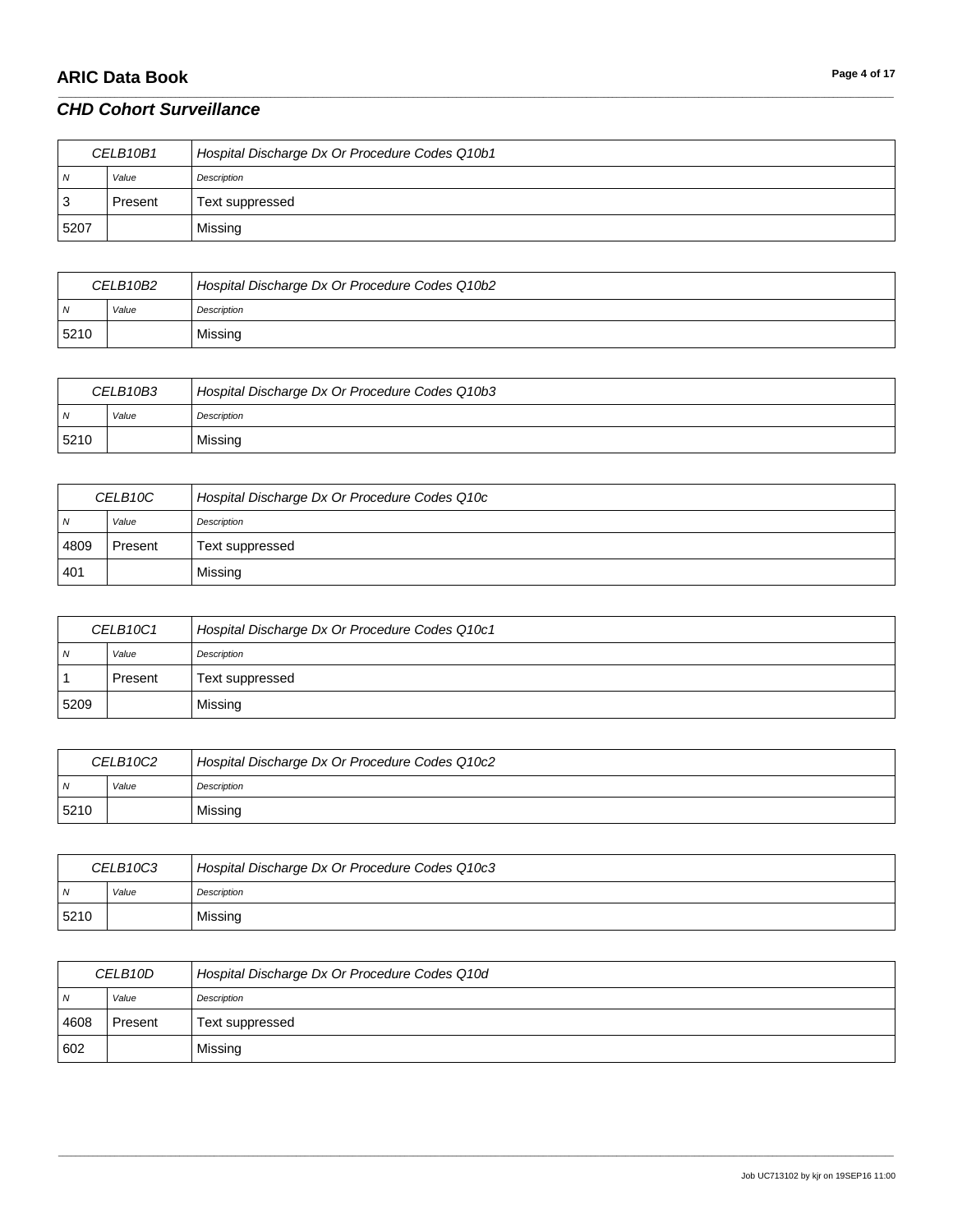# **ARIC Data Book Page 5 of 17**

### *CHD Cohort Surveillance*

| CELB <sub>10D1</sub> |         | Hospital Discharge Dx Or Procedure Codes Q10d1 |
|----------------------|---------|------------------------------------------------|
| N                    | Value   | Description                                    |
|                      | Present | Text suppressed                                |
| 5209                 |         | Missing                                        |

\_\_\_\_\_\_\_\_\_\_\_\_\_\_\_\_\_\_\_\_\_\_\_\_\_\_\_\_\_\_\_\_\_\_\_\_\_\_\_\_\_\_\_\_\_\_\_\_\_\_\_\_\_\_\_\_\_\_\_\_\_\_\_\_\_\_\_\_\_\_\_\_\_\_\_\_\_\_\_\_\_\_\_\_\_\_\_\_\_\_\_\_\_\_\_\_\_\_\_\_\_\_\_\_\_\_\_\_\_\_\_\_\_\_\_\_\_\_\_\_\_\_\_\_\_\_\_\_\_\_\_\_\_\_\_\_\_\_\_\_\_\_\_\_\_\_\_\_\_\_\_\_\_\_\_\_\_\_\_\_\_\_\_\_\_\_\_\_\_\_\_\_\_\_\_\_\_\_\_\_\_\_\_\_\_\_\_\_\_\_\_\_\_

| CELB <sub>10D2</sub> |       | Hospital Discharge Dx Or Procedure Codes Q10d2 |
|----------------------|-------|------------------------------------------------|
|                      | Value | Description                                    |
| 5210                 |       | Missing                                        |

| CELB10D3 |       | Hospital Discharge Dx Or Procedure Codes Q10d3 |
|----------|-------|------------------------------------------------|
| ıN.      | Value | Description                                    |
| 5210     |       | Missing                                        |

| CELB10E        |         | Hospital Discharge Dx Or Procedure Codes Q10e |
|----------------|---------|-----------------------------------------------|
| $\overline{N}$ | Value   | Description                                   |
| 4324           | Present | Text suppressed                               |
| 886            |         | Missing                                       |

| CELB10E1 |         | Hospital Discharge Dx Or Procedure Codes Q10e1 |
|----------|---------|------------------------------------------------|
| N        | Value   | Description                                    |
|          | Present | Text suppressed                                |
| 5209     |         | Missing                                        |

| CELB10E2 |       | Hospital Discharge Dx Or Procedure Codes Q10e2 |
|----------|-------|------------------------------------------------|
| N        | Value | Description                                    |
| 5210     |       | Missing                                        |

| CELB10E3 |       | Hospital Discharge Dx Or Procedure Codes Q10e3 |
|----------|-------|------------------------------------------------|
| N        | Value | Description                                    |
| 5210     |       | Missing                                        |

| CELB <sub>10F</sub> |         | Hospital Discharge Dx Or Procedure Codes Q10f |
|---------------------|---------|-----------------------------------------------|
| N                   | Value   | Description                                   |
| 4041                | Present | Text suppressed                               |
| 1169                |         | Missing                                       |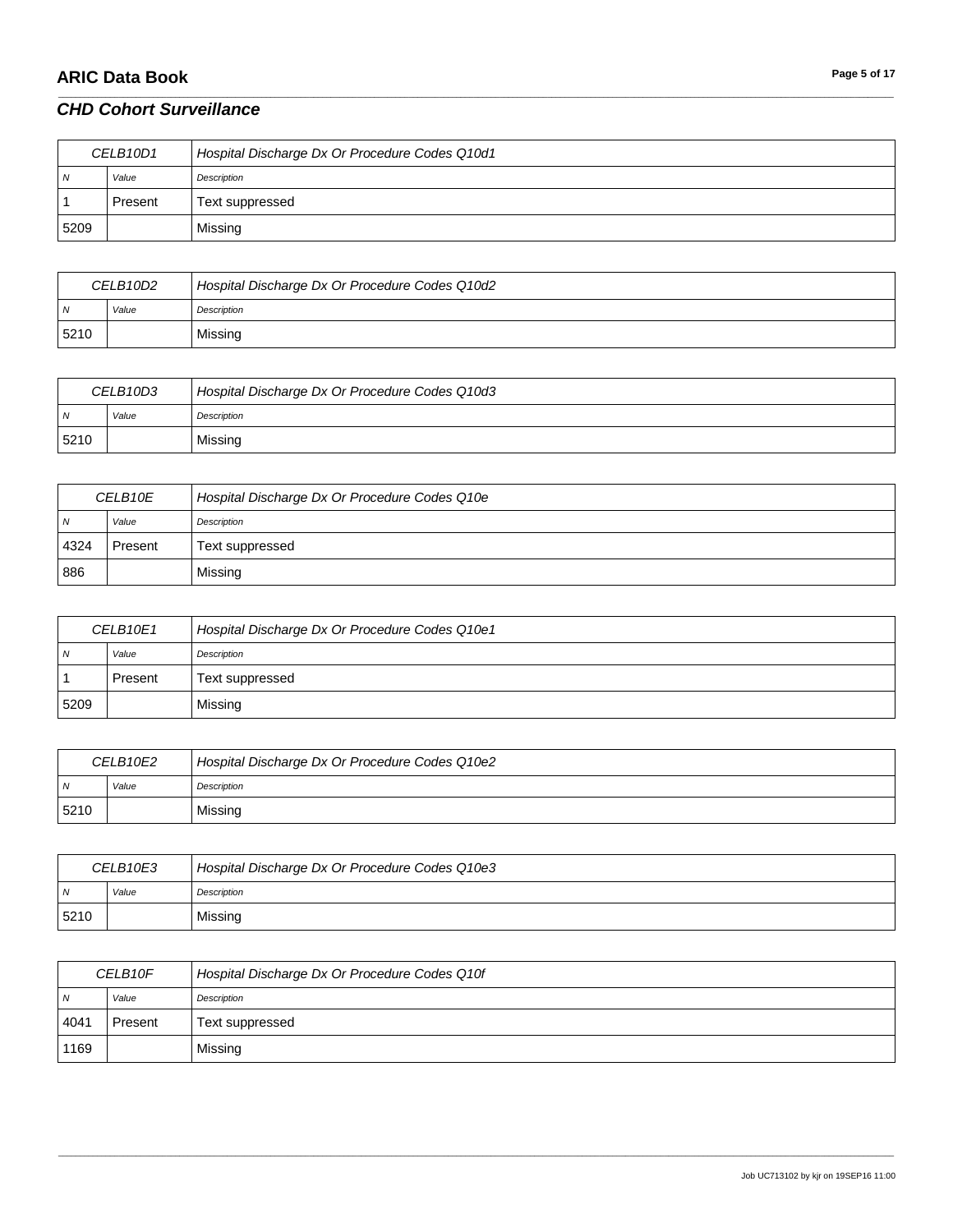# **ARIC Data Book Page 6** of 17

### *CHD Cohort Surveillance*

| CELB10F1 |         | Hospital Discharge Dx Or Procedure Codes Q10f1 |
|----------|---------|------------------------------------------------|
| N        | Value   | Description                                    |
|          | Present | Text suppressed                                |
| 5209     |         | Missing                                        |

\_\_\_\_\_\_\_\_\_\_\_\_\_\_\_\_\_\_\_\_\_\_\_\_\_\_\_\_\_\_\_\_\_\_\_\_\_\_\_\_\_\_\_\_\_\_\_\_\_\_\_\_\_\_\_\_\_\_\_\_\_\_\_\_\_\_\_\_\_\_\_\_\_\_\_\_\_\_\_\_\_\_\_\_\_\_\_\_\_\_\_\_\_\_\_\_\_\_\_\_\_\_\_\_\_\_\_\_\_\_\_\_\_\_\_\_\_\_\_\_\_\_\_\_\_\_\_\_\_\_\_\_\_\_\_\_\_\_\_\_\_\_\_\_\_\_\_\_\_\_\_\_\_\_\_\_\_\_\_\_\_\_\_\_\_\_\_\_\_\_\_\_\_\_\_\_\_\_\_\_\_\_\_\_\_\_\_\_\_\_\_\_\_

| CELB <sub>10F2</sub> |       | Hospital Discharge Dx Or Procedure Codes Q10f2 |
|----------------------|-------|------------------------------------------------|
| $\mathbf{v}$         | Value | Description                                    |
| 5210                 |       | Missing                                        |

| CELB10F3 |       | Hospital Discharge Dx Or Procedure Codes Q10f3 |
|----------|-------|------------------------------------------------|
| IN.      | Value | Description                                    |
| 5210     |       | Missing                                        |

| CELB <sub>10G</sub> |         | Hospital Discharge Dx Or Procedure Codes Q10g |
|---------------------|---------|-----------------------------------------------|
| $\overline{N}$      | Value   | Description                                   |
| 3705                | Present | Text suppressed                               |
| 1505                |         | Missing                                       |

| CELB <sub>10G1</sub> |         | Hospital Discharge Dx Or Procedure Codes Q10g1 |
|----------------------|---------|------------------------------------------------|
| N                    | Value   | Description                                    |
|                      | Present | Text suppressed                                |
| 5209                 |         | Missing                                        |

| CELB <sub>10H</sub> |         | Hospital Discharge Dx Or Procedure Codes Q10h |
|---------------------|---------|-----------------------------------------------|
| $\overline{N}$      | Value   | Description                                   |
| 3358                | Present | Text suppressed                               |
| 1852                |         | Missing                                       |

| CELB10I |         | Hospital Discharge Dx Or Procedure Codes Q10i |
|---------|---------|-----------------------------------------------|
| N       | Value   | Description                                   |
| 3008    | Present | Text suppressed                               |
| 2202    |         | Missing                                       |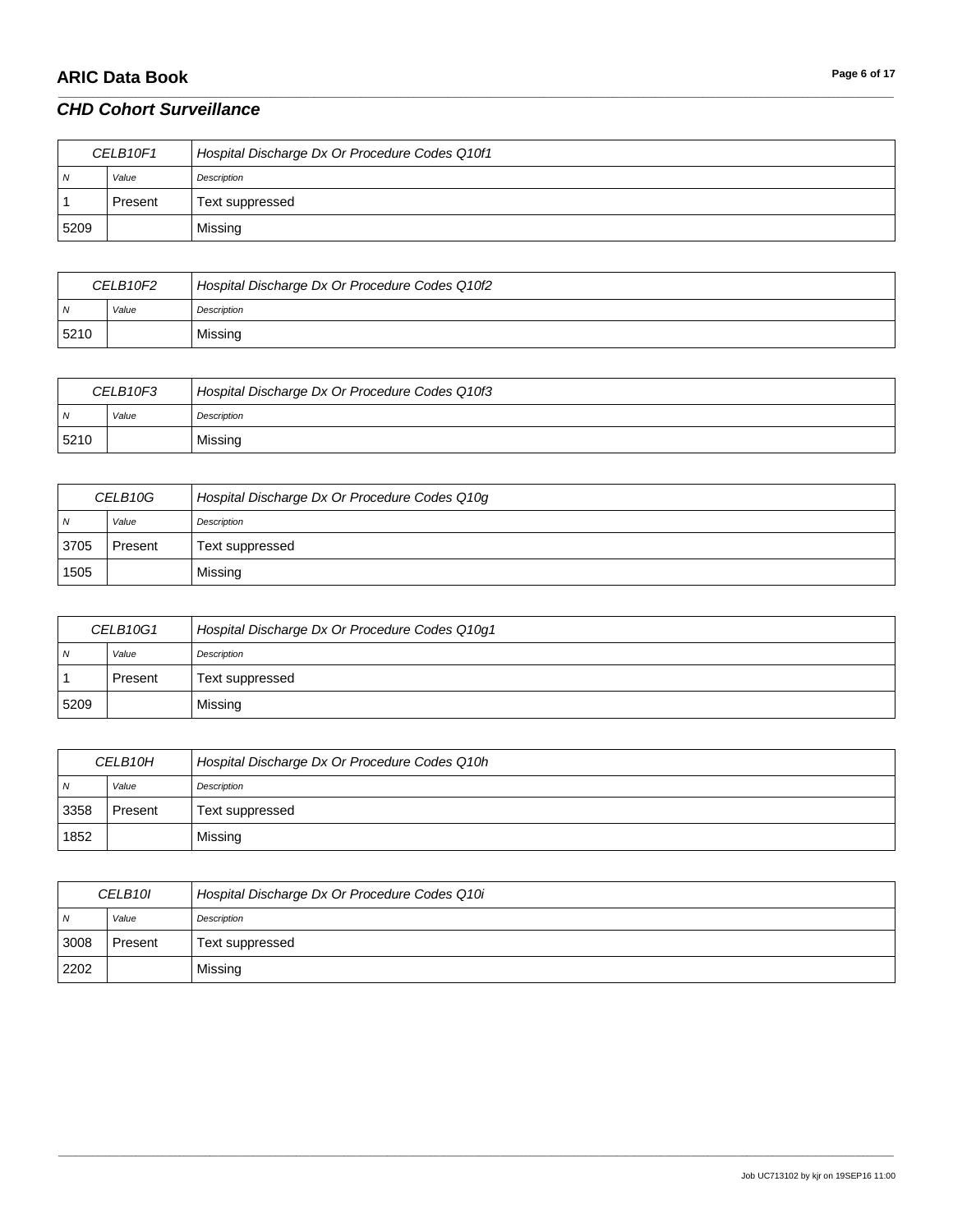# **ARIC Data Book Page 7** of 17

### *CHD Cohort Surveillance*

| CELB10J        |         | Hospital Discharge Dx Or Procedure Codes Q10j |
|----------------|---------|-----------------------------------------------|
| N <sub>N</sub> | Value   | Description                                   |
| 2679           | Present | Text suppressed                               |
| 2531           |         | Missing                                       |

\_\_\_\_\_\_\_\_\_\_\_\_\_\_\_\_\_\_\_\_\_\_\_\_\_\_\_\_\_\_\_\_\_\_\_\_\_\_\_\_\_\_\_\_\_\_\_\_\_\_\_\_\_\_\_\_\_\_\_\_\_\_\_\_\_\_\_\_\_\_\_\_\_\_\_\_\_\_\_\_\_\_\_\_\_\_\_\_\_\_\_\_\_\_\_\_\_\_\_\_\_\_\_\_\_\_\_\_\_\_\_\_\_\_\_\_\_\_\_\_\_\_\_\_\_\_\_\_\_\_\_\_\_\_\_\_\_\_\_\_\_\_\_\_\_\_\_\_\_\_\_\_\_\_\_\_\_\_\_\_\_\_\_\_\_\_\_\_\_\_\_\_\_\_\_\_\_\_\_\_\_\_\_\_\_\_\_\_\_\_\_\_\_

| CELB <sub>10</sub> K |         | Hospital Discharge Dx Or Procedure Codes Q10k |
|----------------------|---------|-----------------------------------------------|
| N                    | Value   | Description                                   |
| 2369                 | Present | Text suppressed                               |
| 2841                 |         | Missing                                       |

| CELB10L        |         | Hospital Discharge Dx Or Procedure Codes Q10I |
|----------------|---------|-----------------------------------------------|
| N <sub>N</sub> | Value   | Description                                   |
| 2130           | Present | Text suppressed                               |
| 3080           |         | Missing                                       |

| CELB <sub>10M</sub> |         | Hospital Discharge Dx Or Procedure Codes Q10m |
|---------------------|---------|-----------------------------------------------|
| N <sub>N</sub>      | Value   | Description                                   |
| 1867                | Present | Text suppressed                               |
| 3343                |         | Missing                                       |

| CELB <sub>10N</sub> |         | Hospital Discharge Dx Or Procedure Codes Q10n |
|---------------------|---------|-----------------------------------------------|
| N <sub>N</sub>      | Value   | Description                                   |
| 1603                | Present | Text suppressed                               |
| 3607                |         | Missing                                       |

| CELB10O        |         | Hospital Discharge Dx Or Procedure Codes Q10o |
|----------------|---------|-----------------------------------------------|
| $\overline{N}$ | Value   | Description                                   |
| 1397           | Present | Text suppressed                               |
| 3813           |         | Missing                                       |

| CELB10P        |         | Hospital Discharge Dx Or Procedure Codes Q10p |
|----------------|---------|-----------------------------------------------|
| $\overline{N}$ | Value   | Description                                   |
| 1177           | Present | Text suppressed                               |
| 4033           |         | Missing                                       |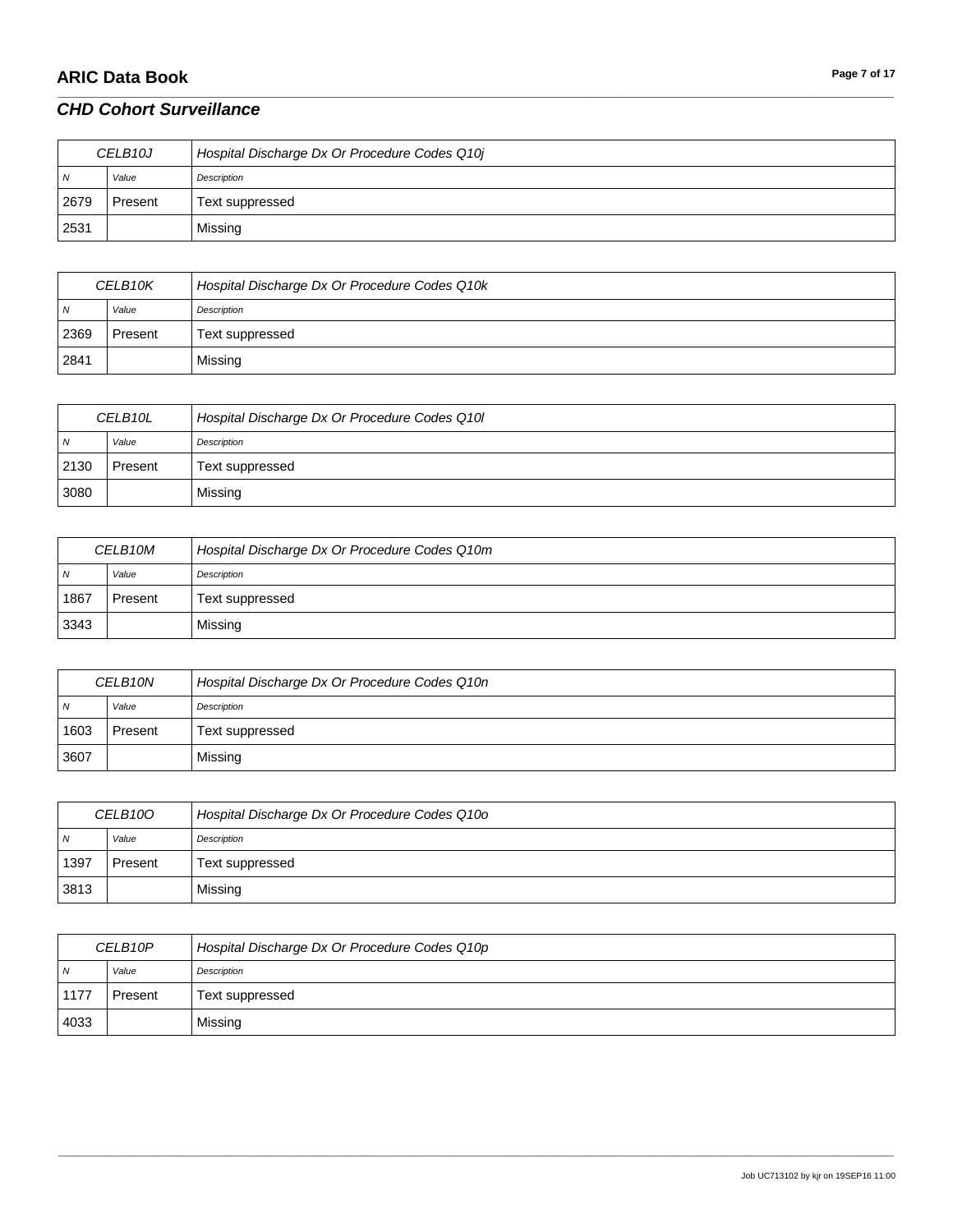# **ARIC Data Book Page 8 of 17**

### *CHD Cohort Surveillance*

| CELB <sub>10Q</sub> |         | Hospital Discharge Dx Or Procedure Codes Q10q |
|---------------------|---------|-----------------------------------------------|
| N <sub>N</sub>      | Value   | Description                                   |
| 998                 | Present | Text suppressed                               |
| 4212                |         | Missing                                       |

\_\_\_\_\_\_\_\_\_\_\_\_\_\_\_\_\_\_\_\_\_\_\_\_\_\_\_\_\_\_\_\_\_\_\_\_\_\_\_\_\_\_\_\_\_\_\_\_\_\_\_\_\_\_\_\_\_\_\_\_\_\_\_\_\_\_\_\_\_\_\_\_\_\_\_\_\_\_\_\_\_\_\_\_\_\_\_\_\_\_\_\_\_\_\_\_\_\_\_\_\_\_\_\_\_\_\_\_\_\_\_\_\_\_\_\_\_\_\_\_\_\_\_\_\_\_\_\_\_\_\_\_\_\_\_\_\_\_\_\_\_\_\_\_\_\_\_\_\_\_\_\_\_\_\_\_\_\_\_\_\_\_\_\_\_\_\_\_\_\_\_\_\_\_\_\_\_\_\_\_\_\_\_\_\_\_\_\_\_\_\_\_\_

| CELB10R |         | Hospital Discharge Dx Or Procedure Codes Q10r |
|---------|---------|-----------------------------------------------|
| N       | Value   | Description                                   |
| 848     | Present | Text suppressed                               |
| 4362    |         | Missing                                       |

| CELB <sub>10S</sub> |         | Hospital Discharge Dx Or Procedure Codes Q10s |
|---------------------|---------|-----------------------------------------------|
| N <sub>N</sub>      | Value   | Description                                   |
| 732                 | Present | Text suppressed                               |
| 4478                |         | Missing                                       |

| CELB10T        |         | Hospital Discharge Dx Or Procedure Codes Q10t |
|----------------|---------|-----------------------------------------------|
| $\overline{N}$ | Value   | Description                                   |
| 615            | Present | Text suppressed                               |
| 4595           |         | Missing                                       |

| CELB <sub>10U</sub> |         | Hospital Discharge Dx Or Procedure Codes Q10u |
|---------------------|---------|-----------------------------------------------|
| N <sub>N</sub>      | Value   | Description                                   |
| 526                 | Present | Text suppressed                               |
| 4684                |         | Missing                                       |

| CELB <sub>10V</sub> |         | Hospital Discharge Dx Or Procedure Codes Q10v |
|---------------------|---------|-----------------------------------------------|
| $\overline{M}$      | Value   | Description                                   |
| 424                 | Present | Text suppressed                               |
| 4786                |         | Missing                                       |

| CELB10W        |         | Hospital Discharge Dx Or Procedure Codes Q10w |
|----------------|---------|-----------------------------------------------|
| $\overline{N}$ | Value   | Description                                   |
| 371            | Present | Text suppressed                               |
| 4839           |         | Missing                                       |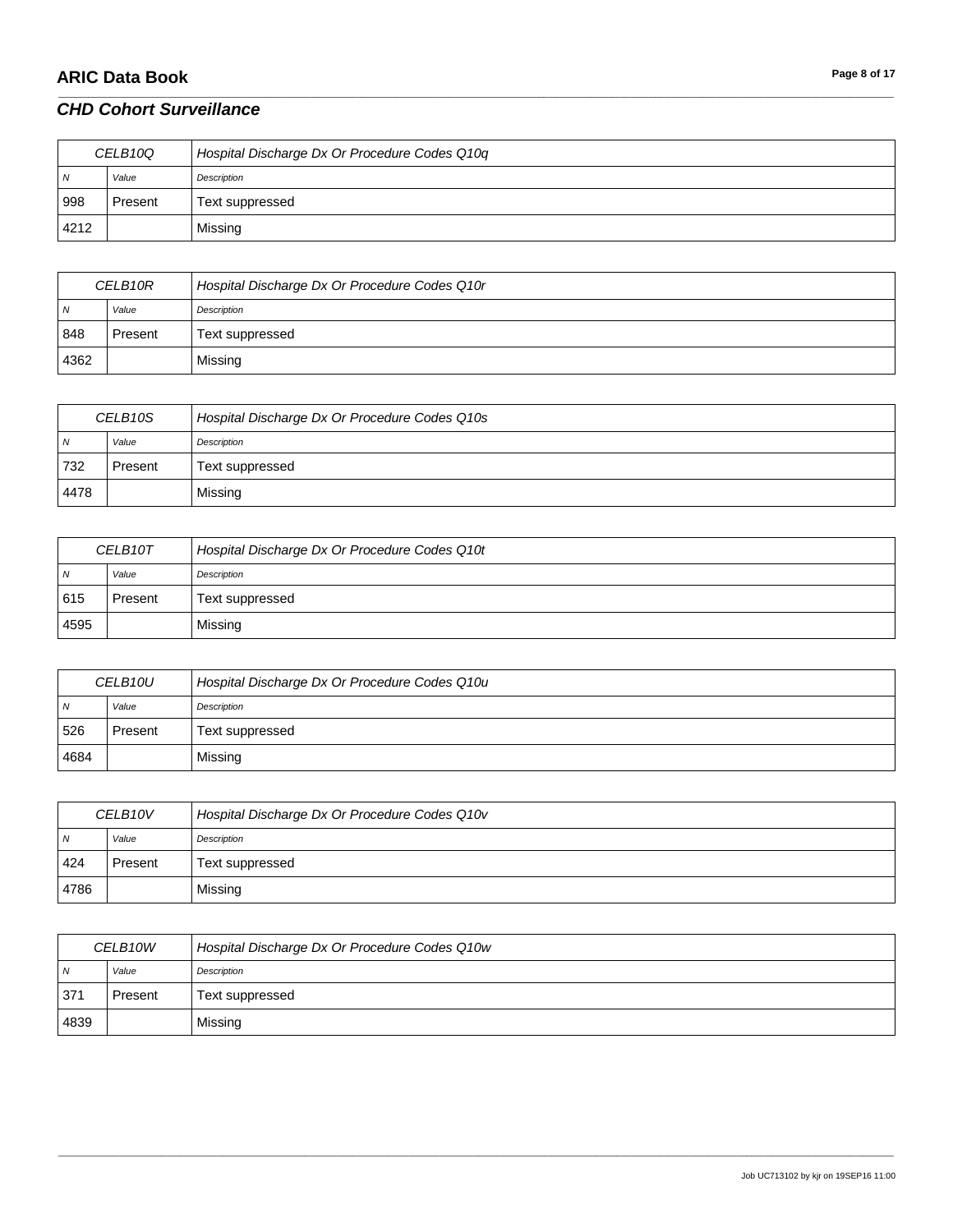# **ARIC Data Book Page 9 of 17**

#### *CHD Cohort Surveillance*

| CELB <sub>10X</sub> |         | Hospital Discharge Dx Or Procedure Codes Q10x |
|---------------------|---------|-----------------------------------------------|
| N                   | Value   | Description                                   |
| 322                 | Present | Text suppressed                               |
| 4888                |         | Missing                                       |

\_\_\_\_\_\_\_\_\_\_\_\_\_\_\_\_\_\_\_\_\_\_\_\_\_\_\_\_\_\_\_\_\_\_\_\_\_\_\_\_\_\_\_\_\_\_\_\_\_\_\_\_\_\_\_\_\_\_\_\_\_\_\_\_\_\_\_\_\_\_\_\_\_\_\_\_\_\_\_\_\_\_\_\_\_\_\_\_\_\_\_\_\_\_\_\_\_\_\_\_\_\_\_\_\_\_\_\_\_\_\_\_\_\_\_\_\_\_\_\_\_\_\_\_\_\_\_\_\_\_\_\_\_\_\_\_\_\_\_\_\_\_\_\_\_\_\_\_\_\_\_\_\_\_\_\_\_\_\_\_\_\_\_\_\_\_\_\_\_\_\_\_\_\_\_\_\_\_\_\_\_\_\_\_\_\_\_\_\_\_\_\_\_

| CELB <sub>10</sub> Y |         | Hospital Discharge Dx Or Procedure Codes Q10y |
|----------------------|---------|-----------------------------------------------|
| $\overline{N}$       | Value   | Description                                   |
| 275                  | Present | Text suppressed                               |
| 4935                 |         | Missing                                       |

| CELB <sub>10Z</sub> |         | Hospital Discharge Dx Or Procedure Codes Q10z |
|---------------------|---------|-----------------------------------------------|
| N <sub>N</sub>      | Value   | Description                                   |
| 235                 | Present | Text suppressed                               |
| 4975                |         | Missing                                       |

| CELB11A |              | Are Mi Diagnosis Codes Listed Q11a |
|---------|--------------|------------------------------------|
| N       | Value        | Description                        |
| 411     | N            | No                                 |
| 4616    | $\checkmark$ | Yes                                |
| 183     |              | Missing                            |

| CELB11A1   |       | Are Mi Procedure Codes Listed Q11a1 |
|------------|-------|-------------------------------------|
| $\sqrt{N}$ | Value | Description                         |
|            | N     | No                                  |
| 254        |       | Yes                                 |
| 4955       |       | Missing                             |

| CELB11A2 |       | Any Of Following Mentioned In Discharge Summary: Mi, Chd, Etc? Q11a2 |
|----------|-------|----------------------------------------------------------------------|
| N        | Value | Description                                                          |
| 8        | N     | <b>No</b>                                                            |
| 174      |       | Yes                                                                  |
| 5028     |       | Missing                                                              |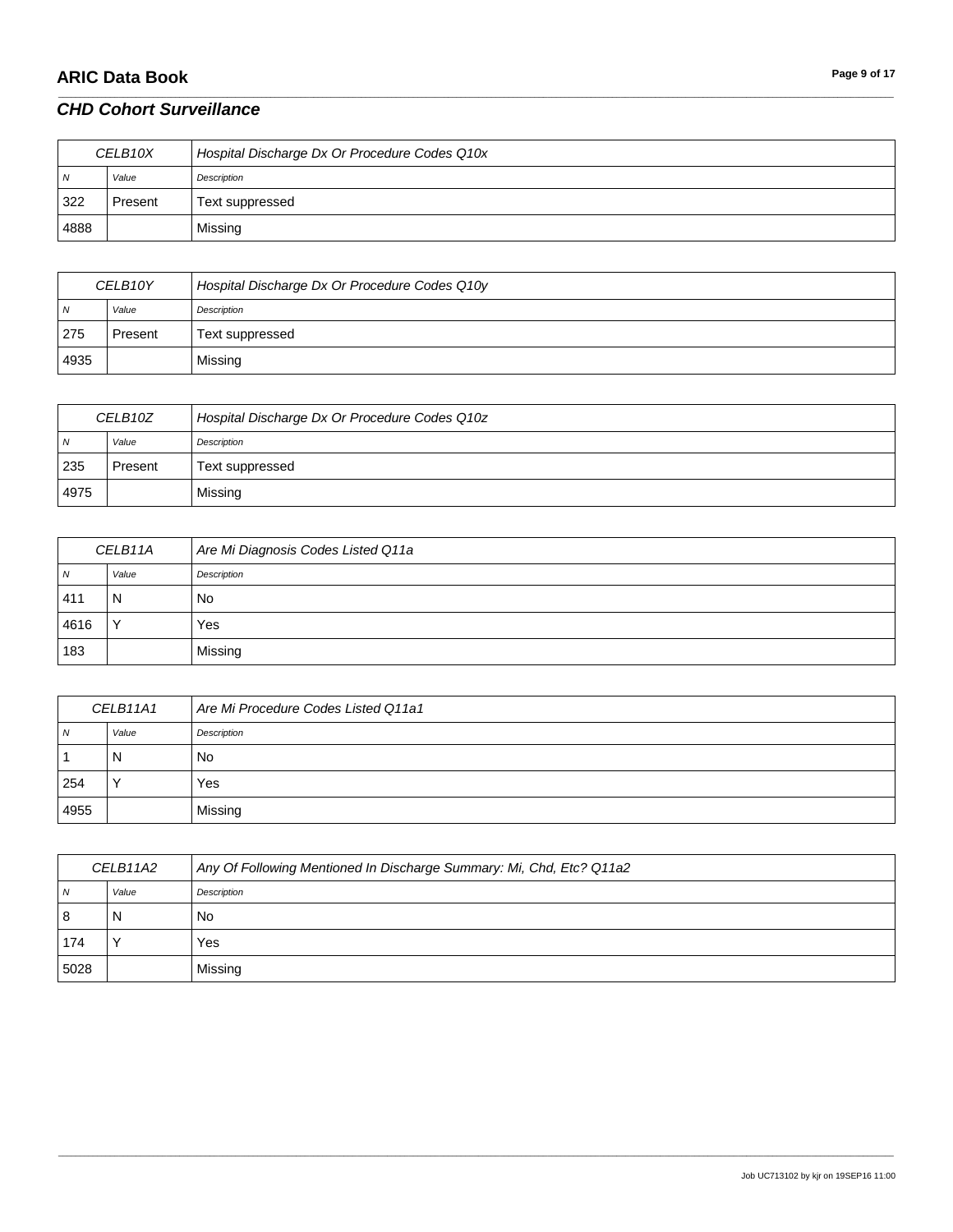# **ARIC Data Book Page 10 of 17**

### *CHD Cohort Surveillance*

| CELB11B        |       | Are Stroke Diagnosis Codes Listed Q11b |
|----------------|-------|----------------------------------------|
| $\overline{N}$ | Value | Description                            |
| 4523           | N     | No.                                    |
| 380            |       | Yes                                    |
| 307            |       | Missing                                |

\_\_\_\_\_\_\_\_\_\_\_\_\_\_\_\_\_\_\_\_\_\_\_\_\_\_\_\_\_\_\_\_\_\_\_\_\_\_\_\_\_\_\_\_\_\_\_\_\_\_\_\_\_\_\_\_\_\_\_\_\_\_\_\_\_\_\_\_\_\_\_\_\_\_\_\_\_\_\_\_\_\_\_\_\_\_\_\_\_\_\_\_\_\_\_\_\_\_\_\_\_\_\_\_\_\_\_\_\_\_\_\_\_\_\_\_\_\_\_\_\_\_\_\_\_\_\_\_\_\_\_\_\_\_\_\_\_\_\_\_\_\_\_\_\_\_\_\_\_\_\_\_\_\_\_\_\_\_\_\_\_\_\_\_\_\_\_\_\_\_\_\_\_\_\_\_\_\_\_\_\_\_\_\_\_\_\_\_\_\_\_\_\_

| CELB11B1 |              | Are Stroke Procedure Codes Listed Q11b1 |
|----------|--------------|-----------------------------------------|
| N        | Value        | Description                             |
|          | N            | No                                      |
| 3157     | $\checkmark$ | Yes                                     |
| 2052     |              | Missing                                 |

| CELB11B2 |       | Any Fllowing Mntnd In The Dx Sum: Stroke/Tia? Q11b2 |
|----------|-------|-----------------------------------------------------|
| 7V       | Value | Description                                         |
| 3132     | N     | No                                                  |
| 21       |       | Yes                                                 |
| 2057     |       | Missing                                             |

| CELB11C |       | 39-39,88.5, 250, 390-459, 745-747, 794.3, 798, 799 Code Q11c |
|---------|-------|--------------------------------------------------------------|
| N       | Value | Description                                                  |
| 9       | N     | No                                                           |
| 1622    |       | Yes                                                          |
| 3579    |       | Missing                                                      |

| CELB11D |       | Celd11d     |
|---------|-------|-------------|
| N       | Value | Description |
| 576     | N     | <b>No</b>   |
| 1237    |       | Yes         |
| 3397    |       | Missing     |

| CELB11E |              | Celd11e     |
|---------|--------------|-------------|
| N       | Value        | Description |
| 4637    | N            | No          |
| 147     | $\checkmark$ | Yes         |
| 426     |              | Missing     |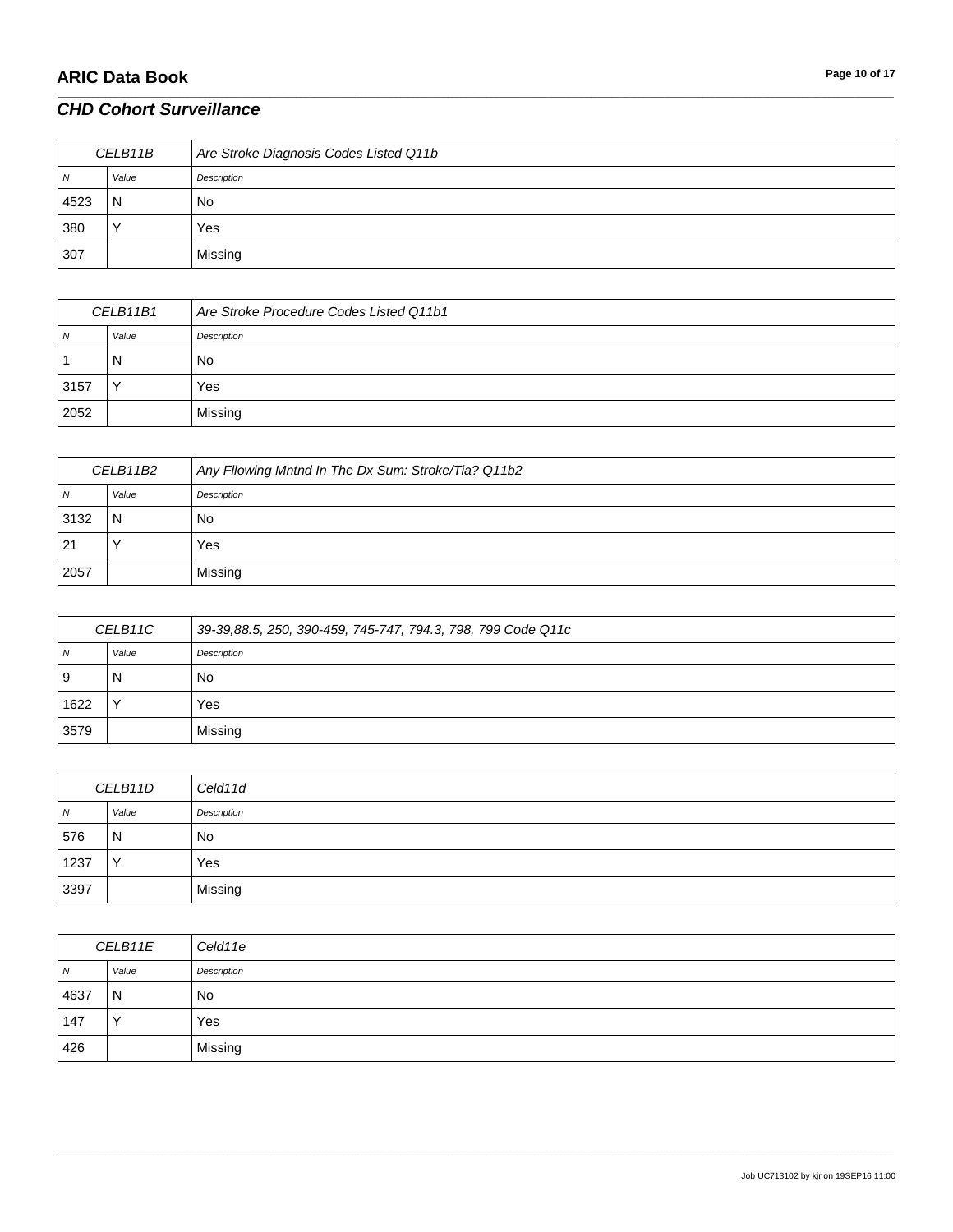# **ARIC Data Book Page 11 of 17**

### *CHD Cohort Surveillance*

| CELB11F        |       | Are Hf Diagnosis Codes Listed Q11f |
|----------------|-------|------------------------------------|
| $\overline{N}$ | Value | Description                        |
| 1563           | N     | No                                 |
| 1771           |       | Yes                                |
| 1876           |       | Missing                            |

\_\_\_\_\_\_\_\_\_\_\_\_\_\_\_\_\_\_\_\_\_\_\_\_\_\_\_\_\_\_\_\_\_\_\_\_\_\_\_\_\_\_\_\_\_\_\_\_\_\_\_\_\_\_\_\_\_\_\_\_\_\_\_\_\_\_\_\_\_\_\_\_\_\_\_\_\_\_\_\_\_\_\_\_\_\_\_\_\_\_\_\_\_\_\_\_\_\_\_\_\_\_\_\_\_\_\_\_\_\_\_\_\_\_\_\_\_\_\_\_\_\_\_\_\_\_\_\_\_\_\_\_\_\_\_\_\_\_\_\_\_\_\_\_\_\_\_\_\_\_\_\_\_\_\_\_\_\_\_\_\_\_\_\_\_\_\_\_\_\_\_\_\_\_\_\_\_\_\_\_\_\_\_\_\_\_\_\_\_\_\_\_\_

| CELB11F1     |              | Are Hf Procedure Codes Listed Q11f1 |
|--------------|--------------|-------------------------------------|
| <sub>N</sub> | Value        | Description                         |
|              | N            | No                                  |
| 1681         | $\checkmark$ | Yes                                 |
| 3528         |              | Missing                             |

| CELB11F2 |       | Diagnosis In The Discharge Summary Q11f2 |
|----------|-------|------------------------------------------|
| 7V       | Value | Description                              |
| 1604     | N     | No                                       |
| 30       |       | Yes                                      |
| 3576     |       | Missing                                  |

| CELB12 |       | Is This Event An In-Hospital Death Q12 |
|--------|-------|----------------------------------------|
| N      | Value | Description                            |
| 12     | N     | No                                     |
| 10     |       | Yes                                    |
| 5188   |       | Missing                                |

| CELB13A        |       | Was An Autopsy Performed Q6a |
|----------------|-------|------------------------------|
| $\overline{N}$ | Value | Description                  |
| 291            | N     | No                           |
| 14             |       | Yes                          |
| 4905           |       | Missing                      |

| CELB14A        |         | Icd-10 Code For Underlying Cause Of Death Q14a |
|----------------|---------|------------------------------------------------|
| $\overline{N}$ | Value   | Description                                    |
| 182            | Present | Text suppressed                                |
| 5028           |         | Missing                                        |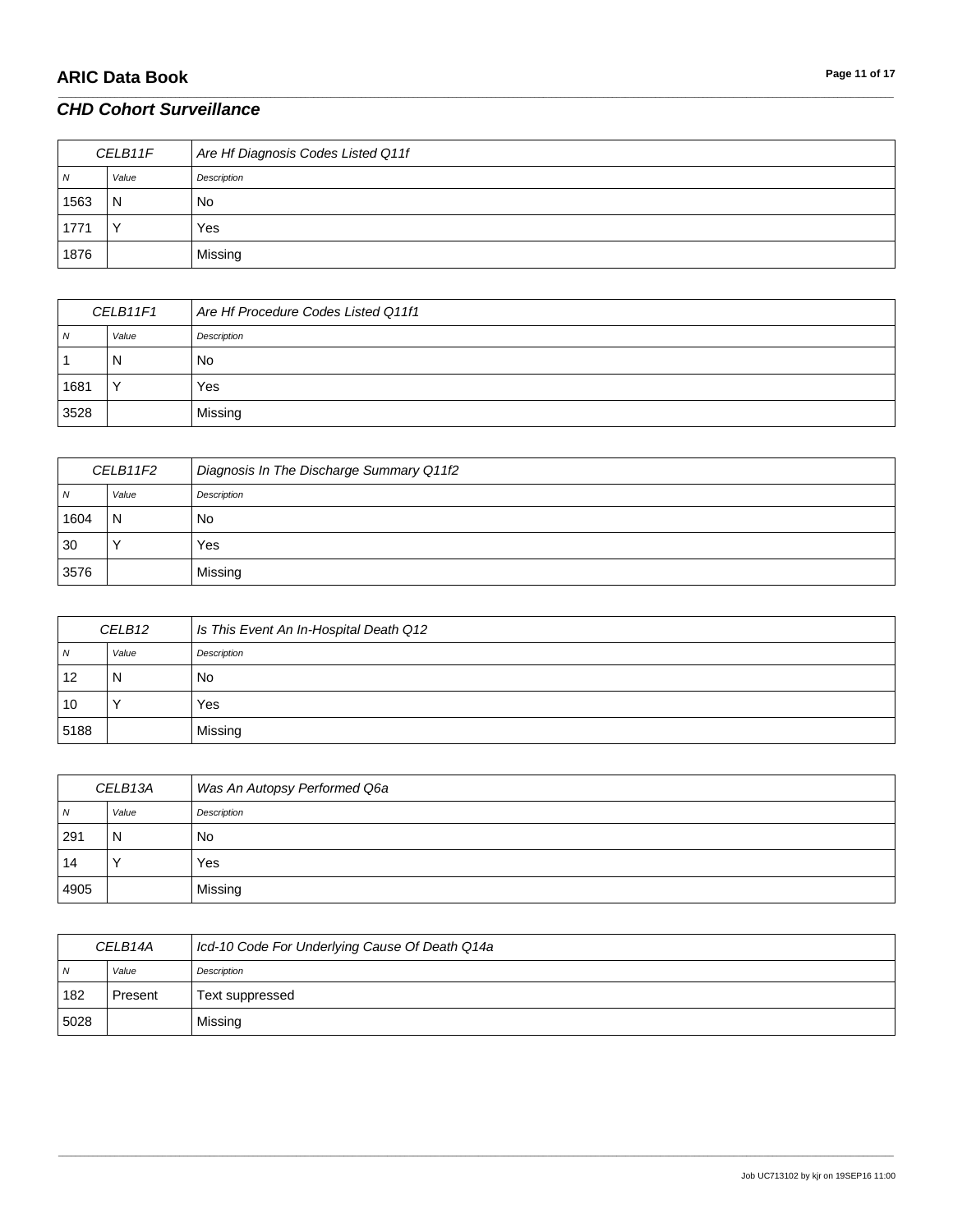| CELB14B        |       | $\vert$ Is The Code E10-E14, I10, I11, Etc Listed<br>Q14b |
|----------------|-------|-----------------------------------------------------------|
| $\overline{N}$ | Value | Description                                               |
| 3              | N     | No.                                                       |
| 180            |       | Yes                                                       |
| 5027           |       | Missing                                                   |

\_\_\_\_\_\_\_\_\_\_\_\_\_\_\_\_\_\_\_\_\_\_\_\_\_\_\_\_\_\_\_\_\_\_\_\_\_\_\_\_\_\_\_\_\_\_\_\_\_\_\_\_\_\_\_\_\_\_\_\_\_\_\_\_\_\_\_\_\_\_\_\_\_\_\_\_\_\_\_\_\_\_\_\_\_\_\_\_\_\_\_\_\_\_\_\_\_\_\_\_\_\_\_\_\_\_\_\_\_\_\_\_\_\_\_\_\_\_\_\_\_\_\_\_\_\_\_\_\_\_\_\_\_\_\_\_\_\_\_\_\_\_\_\_\_\_\_\_\_\_\_\_\_\_\_\_\_\_\_\_\_\_\_\_\_\_\_\_\_\_\_\_\_\_\_\_\_\_\_\_\_\_\_\_\_\_\_\_\_\_\_\_\_

| CELB15         |              | Record Y, Event Is Eligible | Q15 |
|----------------|--------------|-----------------------------|-----|
| $\overline{N}$ | Value        | Description                 |     |
| 5204           | $\checkmark$ | Yes                         |     |
| 6              |              | Missing                     |     |

| CELB15A      |              | Nds Hsptlzd Mi Abstrc (Cfd, Chi, Hra) Q15a |
|--------------|--------------|--------------------------------------------|
| <sub>N</sub> | Value        | Description                                |
| 121          | N            | No                                         |
| 3404         | $\checkmark$ | Yes                                        |
| 1685         |              | Missing                                    |

| CELB15B |       | Nds Hsptlzd Strk Abstrc (Cfd Cpy Str) Q15b |
|---------|-------|--------------------------------------------|
| N       | Value | Description                                |
| 3115    | N     | No.                                        |
| 275     |       | Yes                                        |
| 1820    |       | Missing                                    |

| CELB15C |       | Nds Hsptlzd Hf Abstrc (Cfd, Chi, Hfa) Q15c |
|---------|-------|--------------------------------------------|
| N       | Value | Description                                |
| 1654    | N     | No.                                        |
| 1799    |       | Yes                                        |
| 1757    |       | Missing                                    |

| CELB15D |       | Nds Ohd Investigation (Ifi, Phq, Dth) Q15d |
|---------|-------|--------------------------------------------|
| N       | Value | Description                                |
| 2979    | N     | No.                                        |
| 119     |       | Yes                                        |
| 2112    |       | Missing                                    |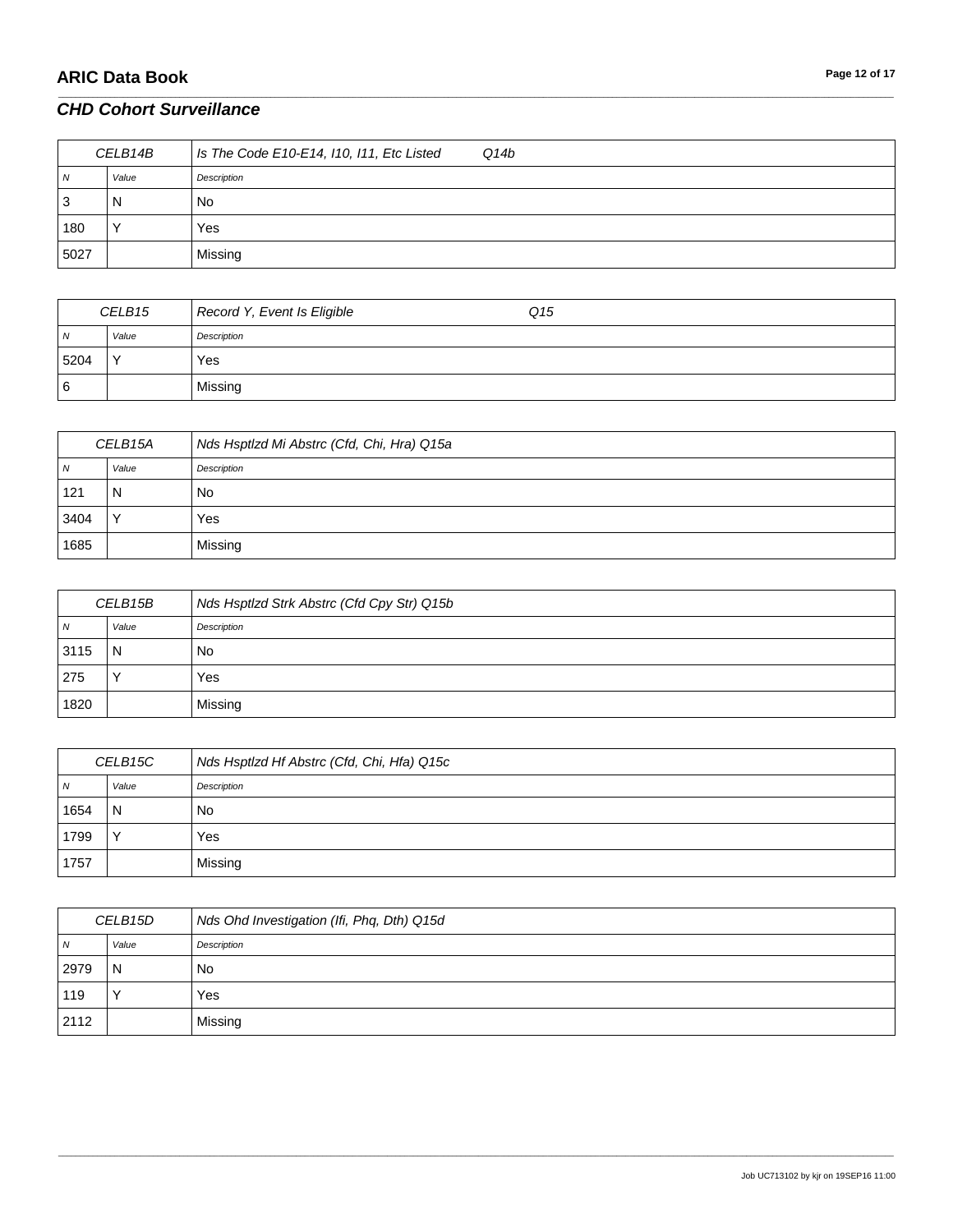# **ARIC Data Book Page 13 of 17**

### *CHD Cohort Surveillance*

| CELB15E        |       | Nds Death Cert Abstraction (Dth) Q15e |
|----------------|-------|---------------------------------------|
| $\overline{N}$ | Value | Description                           |
| 3128           | N     | No.                                   |
| 260            |       | Yes                                   |
| 1822           |       | Missing                               |

\_\_\_\_\_\_\_\_\_\_\_\_\_\_\_\_\_\_\_\_\_\_\_\_\_\_\_\_\_\_\_\_\_\_\_\_\_\_\_\_\_\_\_\_\_\_\_\_\_\_\_\_\_\_\_\_\_\_\_\_\_\_\_\_\_\_\_\_\_\_\_\_\_\_\_\_\_\_\_\_\_\_\_\_\_\_\_\_\_\_\_\_\_\_\_\_\_\_\_\_\_\_\_\_\_\_\_\_\_\_\_\_\_\_\_\_\_\_\_\_\_\_\_\_\_\_\_\_\_\_\_\_\_\_\_\_\_\_\_\_\_\_\_\_\_\_\_\_\_\_\_\_\_\_\_\_\_\_\_\_\_\_\_\_\_\_\_\_\_\_\_\_\_\_\_\_\_\_\_\_\_\_\_\_\_\_\_\_\_\_\_\_\_

| CELB15F |                                                                                                        | Needs Copy Of Autopsy Report Q15f |
|---------|--------------------------------------------------------------------------------------------------------|-----------------------------------|
| N       | Value                                                                                                  | Description                       |
|         | <b>SCRIPT</b><br><b>FAILED TO</b><br><b>EXECUTE</b><br><b>WITHIN</b><br><b>REQUIRED</b><br><b>TIME</b> | Error, Treat as missing           |
| 3361    | N                                                                                                      | No                                |
| 10      | v                                                                                                      | Yes                               |
| 1838    |                                                                                                        | Missing                           |

| CELB15G |       | Are There Any Serum Creatinine Values Q15g |
|---------|-------|--------------------------------------------|
| N       | Value | Description                                |
|         |       | Yes                                        |
| 5209    |       | Missing                                    |

| CELB15H1       |         | 15h1. First (If More Than One) |
|----------------|---------|--------------------------------|
| $\overline{N}$ | Value   | Description                    |
| 230            | Present | Text suppressed                |
| 4980           |         | Missing                        |

| CELB15H2 |       | First Serum Creatinine Date Q15h2 |
|----------|-------|-----------------------------------|
| N        | Value | Description                       |
|          | Range | 02/27/2013 - 02/27/2013           |
| 5209     |       | Missing                           |

| <b>CELB15I1</b> |       | 15i1. Last (If More Than One) |
|-----------------|-------|-------------------------------|
| $\overline{N}$  | Value | Description                   |
| 229             |       |                               |
| 4981            |       | Missing                       |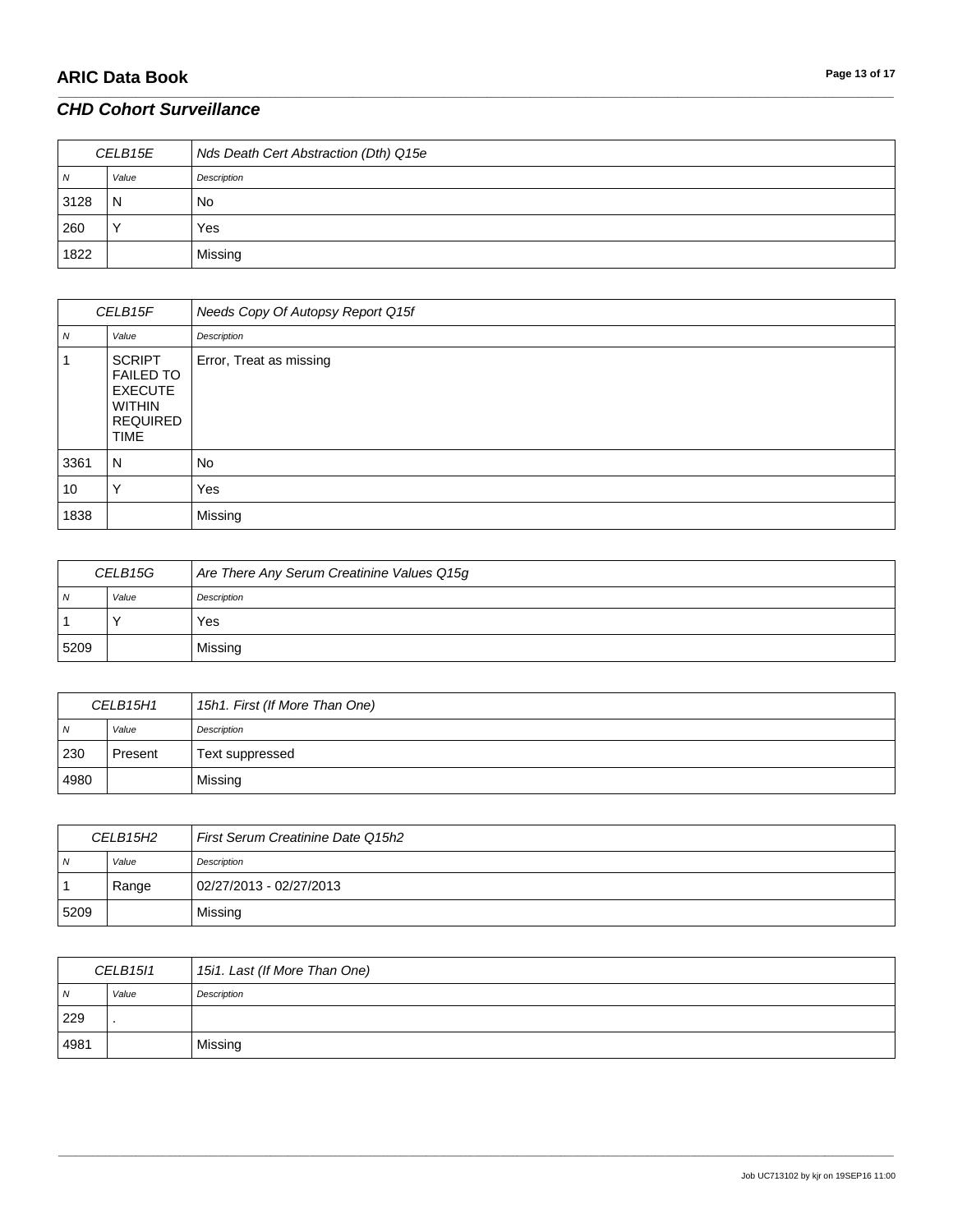# **ARIC Data Book Page 14 of 17**

### *CHD Cohort Surveillance*

| <b>CELB15I2</b> |       | Last Serum Creatinine Date Q15i2 |
|-----------------|-------|----------------------------------|
| N               | Value | Description                      |
| 5210            |       | Missing                          |

\_\_\_\_\_\_\_\_\_\_\_\_\_\_\_\_\_\_\_\_\_\_\_\_\_\_\_\_\_\_\_\_\_\_\_\_\_\_\_\_\_\_\_\_\_\_\_\_\_\_\_\_\_\_\_\_\_\_\_\_\_\_\_\_\_\_\_\_\_\_\_\_\_\_\_\_\_\_\_\_\_\_\_\_\_\_\_\_\_\_\_\_\_\_\_\_\_\_\_\_\_\_\_\_\_\_\_\_\_\_\_\_\_\_\_\_\_\_\_\_\_\_\_\_\_\_\_\_\_\_\_\_\_\_\_\_\_\_\_\_\_\_\_\_\_\_\_\_\_\_\_\_\_\_\_\_\_\_\_\_\_\_\_\_\_\_\_\_\_\_\_\_\_\_\_\_\_\_\_\_\_\_\_\_\_\_\_\_\_\_\_\_\_

| CELB15J1 |       | 15j1. Highest Of Remaining Values (If More Than Two) |
|----------|-------|------------------------------------------------------|
| N        | Value | Description                                          |
| 229      |       |                                                      |
| 4981     |       | Missing                                              |

| CELB15J2 |       | Highest Remaining Serum Creatinine Date Q15j2 |
|----------|-------|-----------------------------------------------|
| N        | Value | Description                                   |
| 5210     |       | Missing                                       |

| CELB <sub>15J2D</sub> |       | Day Of Highest Remaining Serum Creatinine Date Q15j2 |
|-----------------------|-------|------------------------------------------------------|
| N                     | Value | Description                                          |
| 5210                  |       | Missing                                              |

| CELB15J2M |       | Month Of Highest Remaining Serum Creatinine Date Q15j2 |
|-----------|-------|--------------------------------------------------------|
| IN.       | Value | Description                                            |
| 5210      |       | Missing                                                |

| CELB15J2Y      |       | Year Of Highest Remaining Serum Creatinine Date Q15j2 |
|----------------|-------|-------------------------------------------------------|
| $\overline{N}$ | Value | Description                                           |
| 5210           |       | Missing                                               |

| CELB15K        |       | Discharge Summary Available Q15k |
|----------------|-------|----------------------------------|
| N <sub>N</sub> | Value | Description                      |
|                |       | Yes                              |
| 5209           |       | Missing                          |

| CELB15L |       | Reason Discharge Summary Not Available Q15I |
|---------|-------|---------------------------------------------|
| N       | Value | Description                                 |
| 5210    |       | Missing                                     |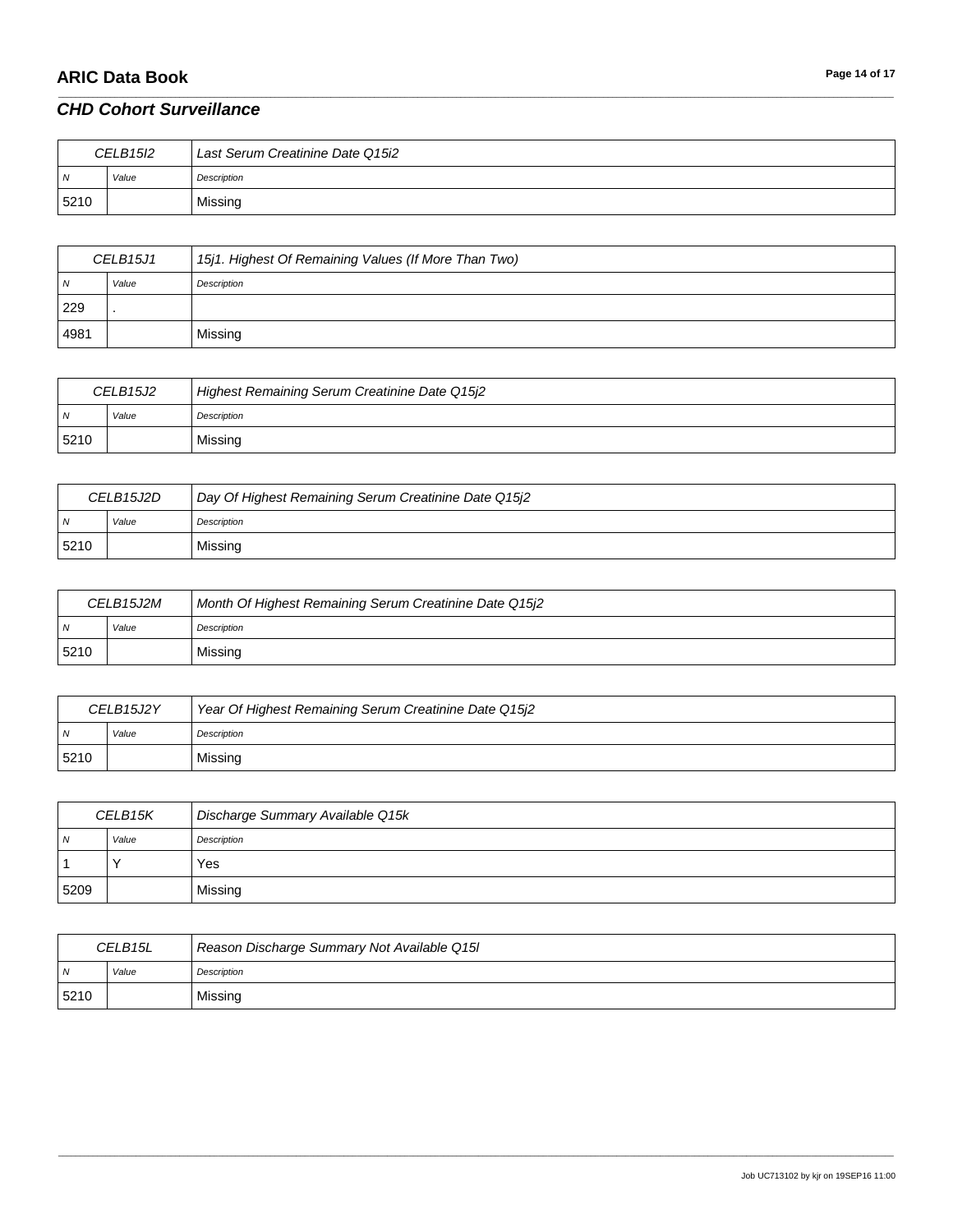| CELB16         |       | Record N, Event Is Not Eligible<br>Q16 |
|----------------|-------|----------------------------------------|
| $\overline{N}$ | Value | Description                            |
|                | N     | No                                     |
| 6              |       | Yes                                    |
| 5203           |       | Missing                                |

\_\_\_\_\_\_\_\_\_\_\_\_\_\_\_\_\_\_\_\_\_\_\_\_\_\_\_\_\_\_\_\_\_\_\_\_\_\_\_\_\_\_\_\_\_\_\_\_\_\_\_\_\_\_\_\_\_\_\_\_\_\_\_\_\_\_\_\_\_\_\_\_\_\_\_\_\_\_\_\_\_\_\_\_\_\_\_\_\_\_\_\_\_\_\_\_\_\_\_\_\_\_\_\_\_\_\_\_\_\_\_\_\_\_\_\_\_\_\_\_\_\_\_\_\_\_\_\_\_\_\_\_\_\_\_\_\_\_\_\_\_\_\_\_\_\_\_\_\_\_\_\_\_\_\_\_\_\_\_\_\_\_\_\_\_\_\_\_\_\_\_\_\_\_\_\_\_\_\_\_\_\_\_\_\_\_\_\_\_\_\_\_\_

| CELB17 |       | Record N, Event Is A Death And Not Eligible<br>Q17 |
|--------|-------|----------------------------------------------------|
| 1 V    | Value | Description                                        |
|        | N     | No                                                 |
| 5209   |       | Missing                                            |

| CELB18 |       | Cel18. Event On Surv Discharge Or Dth Lists? |
|--------|-------|----------------------------------------------|
| N      | Value | Description                                  |
| 26     | N     | No                                           |
| 47     |       | Yes                                          |
| 5137   |       | Missing                                      |

| CELB19A |       | Event Reported In Corresp Afu For Participant? Q19a |
|---------|-------|-----------------------------------------------------|
| N       | Value | Description                                         |
| 2861    | N     | No                                                  |
| 2342    |       | Yes                                                 |
|         |       | Missing                                             |

| CELB19B        |         | Contact Year Of Corresponding Afu<br>Q <sub>19b</sub> |
|----------------|---------|-------------------------------------------------------|
| N <sub>N</sub> | Value   | Description                                           |
| 2316           | Present | Text suppressed                                       |
| 2894           |         | Missing                                               |

| CELB19C |         | Question # For Vers. L Or Later Afu For Corresponding Hosp For A Prev Vers Of Afu, Single Letter Wil |
|---------|---------|------------------------------------------------------------------------------------------------------|
| . N     | Value   | Description                                                                                          |
| 2008    | Present | Text suppressed                                                                                      |
| 3202    |         | Missing                                                                                              |

| CELB19E        |       | Arrival Date Q19e |
|----------------|-------|-------------------|
| $\overline{N}$ | Value | Description       |
| 5210           |       | Missing           |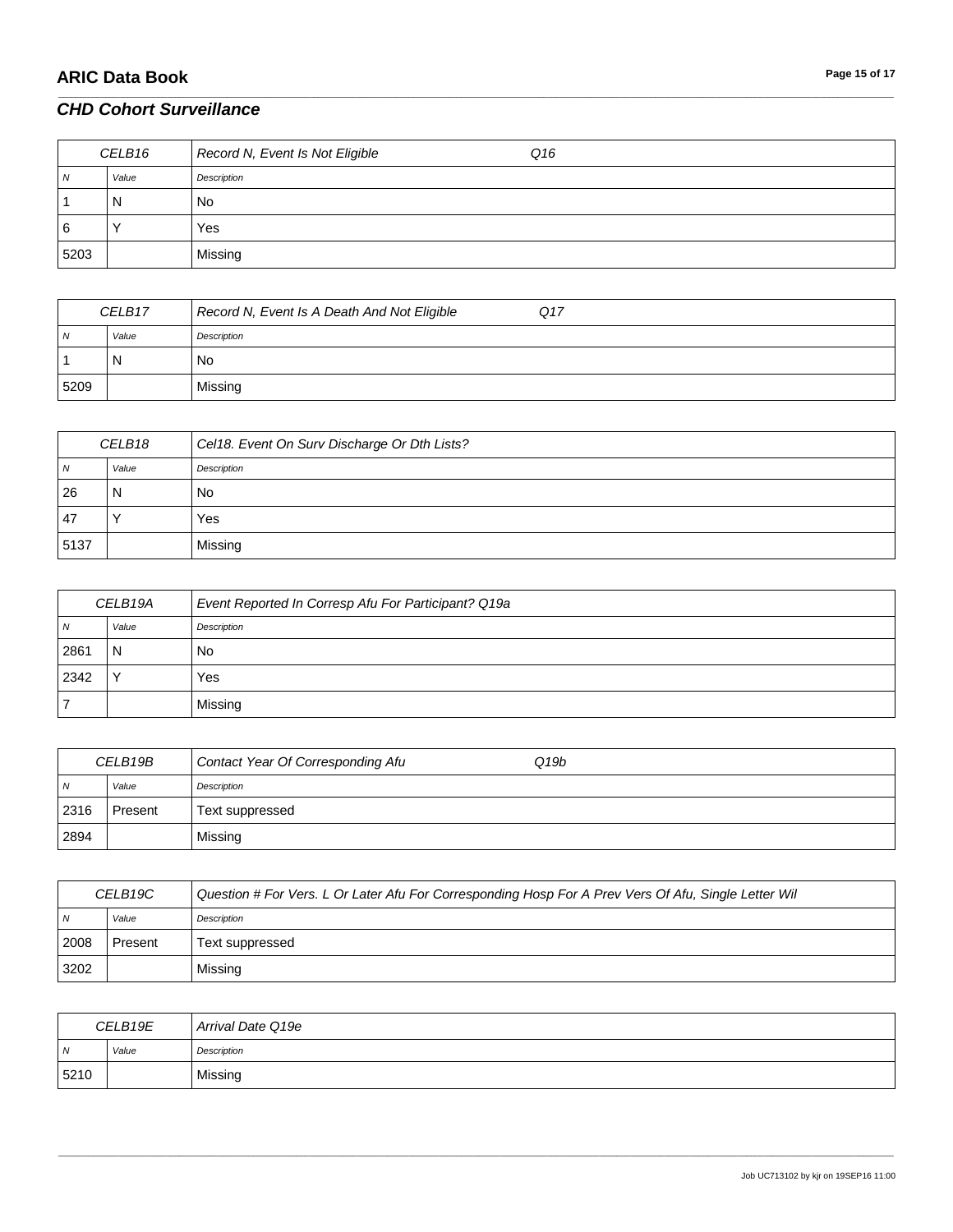# **ARIC Data Book Page 16 of 17**

### *CHD Cohort Surveillance*

| CELB20         |       | Date Of Data Collection Q20 |
|----------------|-------|-----------------------------|
| N <sub>N</sub> | Value | Description                 |
| 5207           | Range | 09/09/1988 - 03/21/2016     |
| 3              |       | Missing                     |

\_\_\_\_\_\_\_\_\_\_\_\_\_\_\_\_\_\_\_\_\_\_\_\_\_\_\_\_\_\_\_\_\_\_\_\_\_\_\_\_\_\_\_\_\_\_\_\_\_\_\_\_\_\_\_\_\_\_\_\_\_\_\_\_\_\_\_\_\_\_\_\_\_\_\_\_\_\_\_\_\_\_\_\_\_\_\_\_\_\_\_\_\_\_\_\_\_\_\_\_\_\_\_\_\_\_\_\_\_\_\_\_\_\_\_\_\_\_\_\_\_\_\_\_\_\_\_\_\_\_\_\_\_\_\_\_\_\_\_\_\_\_\_\_\_\_\_\_\_\_\_\_\_\_\_\_\_\_\_\_\_\_\_\_\_\_\_\_\_\_\_\_\_\_\_\_\_\_\_\_\_\_\_\_\_\_\_\_\_\_\_\_\_

| CELB <sub>21</sub> |         | Code Number Of Person Completing This Form Q21 |
|--------------------|---------|------------------------------------------------|
| $\overline{N}$     | Value   | Description                                    |
| 5206               | Present | Text suppressed                                |
| 4                  |         | Missing                                        |

| CELB22         |       | Cel22. Afu Needed |
|----------------|-------|-------------------|
| $\overline{N}$ | Value | Description       |
| 354            | A     |                   |
| 4856           |       | Missing           |

| CELB <sub>23</sub> |       | Cel23. Death Certificate Needed |
|--------------------|-------|---------------------------------|
| $\overline{N}$     | Value | Description                     |
| 354                | в     |                                 |
| 4856               |       | Missing                         |

| CELB24         |       | Cel24. Hra Needed |
|----------------|-------|-------------------|
| $\overline{N}$ | Value | Description       |
| 5030           | C     |                   |
| 180            |       | Missing           |

| CELB <sub>25</sub> |       | Cel25. Hra Needed |
|--------------------|-------|-------------------|
| $\overline{N}$     | Value | Description       |
| 182                | D     |                   |
| 5028               |       | Missing           |

| CELB26 |       | Cel26. Str Needed |
|--------|-------|-------------------|
| N      | Value | Description       |
| 415    | ᄇ     |                   |
| 4795   |       | Missing           |